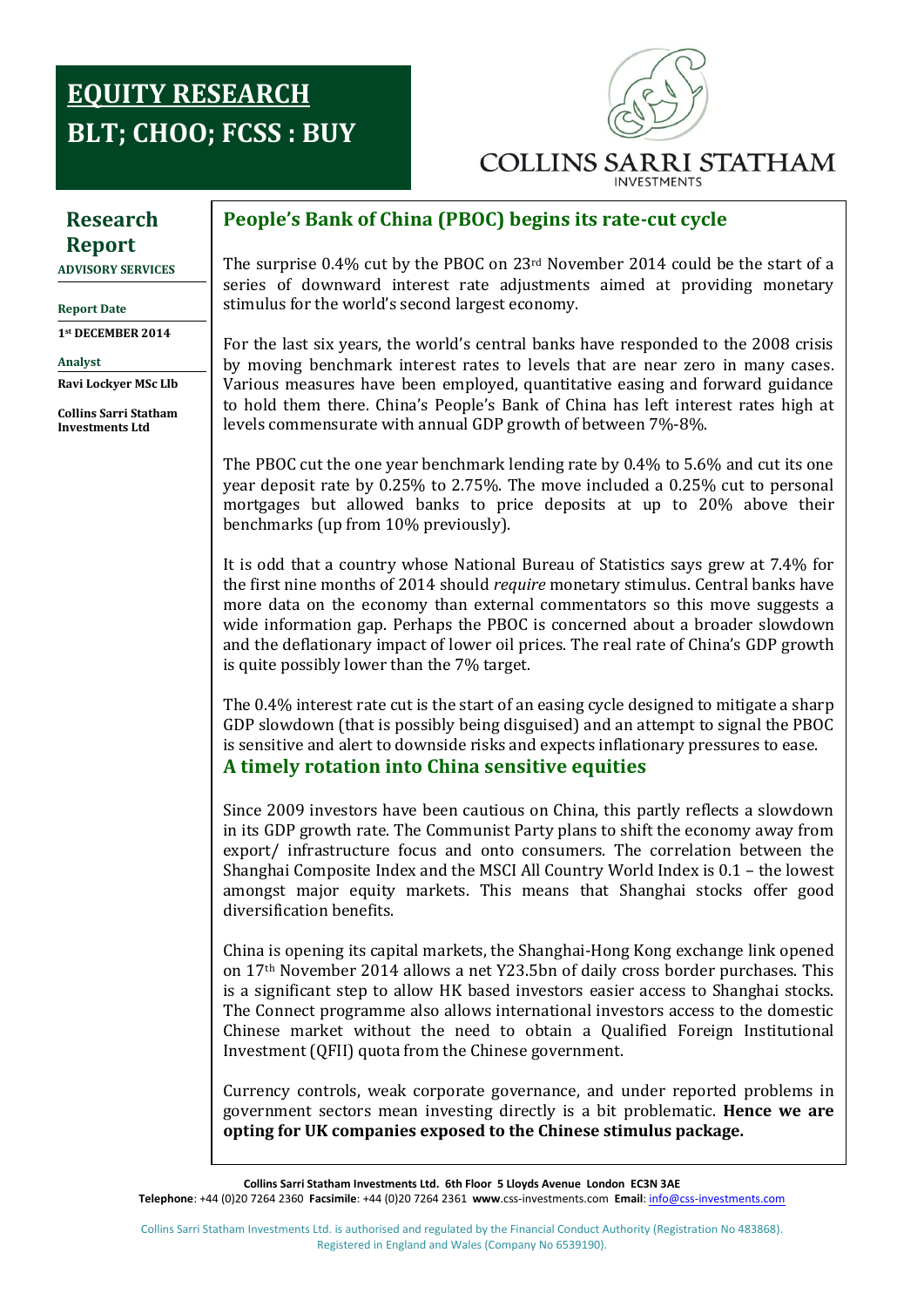### **BHP Billiton (BLT) BUY**

BHP Billiton is the world's largest listed diversified miner with significant interests in copper, coal, iron ore, oil & gas, alumina, manganese, nickel and potash.

During 2015 BHP Billiton plans to demerge its non-core operations into a new London listed entity which will encompass its manganese, silver, alumina, aluminium nickel and Illawara coal. BHP will distribute shares in the new company (expected to be worth  $cE8.4b$ n) to existing holders and retain its five pillars of iron ore, coal, petroleum, copper and potash. The demerger should make achieving productivity and efficiency gains easier.

At its Interim Management Statement (IMS) on 24th November, the board revised upwards its targeted annual productivity gains by \$500m to US\$4bn by end 2017. Alongside these savings, BHP is cutting capital spending by \$600m in 2015 and \$1.2bn in 2016. We view this move positively as it demonstrates BHP increased optimisation of development related activity which should free up increased cash for holders. The IMS also repeated that core BHP will not rebase its dividend post the non-core demerger, effectively producing a dividend gain for holders.

The recent decision by OPEC to leave oil production unchanged has led to broader commodity weakness, directly related to the slump in global crude oil prices. Lower crude oil will impact BHP petroleum operations which had \$14.8bn revenues (22% of total BHP revenues), Earnings Before Interest & Tax (EBIT) \$5.28bn (23% Financial Year (FY)14 BHP earnings) in the year to end June 2014.

We assume a worst case scenario is a 40% drop in FY2015 petroleum revenues or around \$2.1bn in terms of EBIT. Assuming the relationship between EBIT \$22.9bn to net earnings \$13.45bn holds in FY15 that would suggest an earnings hit of c.\$1.23bn or 23.2 cents per share. BHP earned \$2.52 per share in FY14 up from \$2.35 in FY13.

BHP lost 128p per share in November 2014 (£6.7bn in terms of valuation) taking the stock back to under 5 year lows. The downswing in our view goes a significant way to pricing in lower petroleum related profit issues and the soft commodity environment which is likely to prevail in the second half of BHP current financial year.

|                     | <b>BHP</b>      |
|---------------------|-----------------|
| Company             | <b>Billiton</b> |
| Share Price (p)     | 1470            |
| Target Price (p)    | 2000            |
| 52 Wk Hi/Low (p)    | 2096/1582       |
| Shares O/S          | 5.3bn           |
| Market              |                 |
| Capitalisation      | <b>f78.2bn</b>  |
| Avg Daily Volume    | 8.84m           |
| Dividend Yield      | 4.81%           |
| Source; Fidessa plc |                 |
|                     |                 |

#### **Key Catalysts**

BHP has set demanding output targets for 2015, petroleum & copper 5% growth, iron ore 11% growth and met coal 4%. However soft commodity prices oil (-27%) iron ore (16.5%) if they persist are headwinds suggesting revenue drops in the 10%-15% range in some areas.

We are positive on the merits of the demerger. The interims, due 18th February should provide improved clarity on the demerger timetable and the financials / dividend payout of the demerged entity.

### **Key Risks to Price Target**

i) BHP Billiton profitability is sensitive to base metal prices, oil prices and other commodity related risks such as global metal and oil inventories.

ii) BHP Billiton is in the midst of demerging its non-core businesses, this involves execution related risks. iii) Future profitability will be impacted by Chinese demand for base metals and BHP realising its targeted US\$4bn of annualised productivity gains.

**Collins Sarri Statham Investments Ltd. 6th Floor 5 Lloyds Avenue London EC3N 3AE Telephone**: +44 (0)20 7264 2360 **Facsimile**: +44 (0)20 7264 2361 **www**.css-investments.com **Email**[: info@css-investments.com](mailto:info@css-investments.com)

Collins Sarri Statham Investments Ltd. is authorised and regulated by the Financial Conduct Authority (Registration No 483868). Registered in England and Wales (Company No 6539190).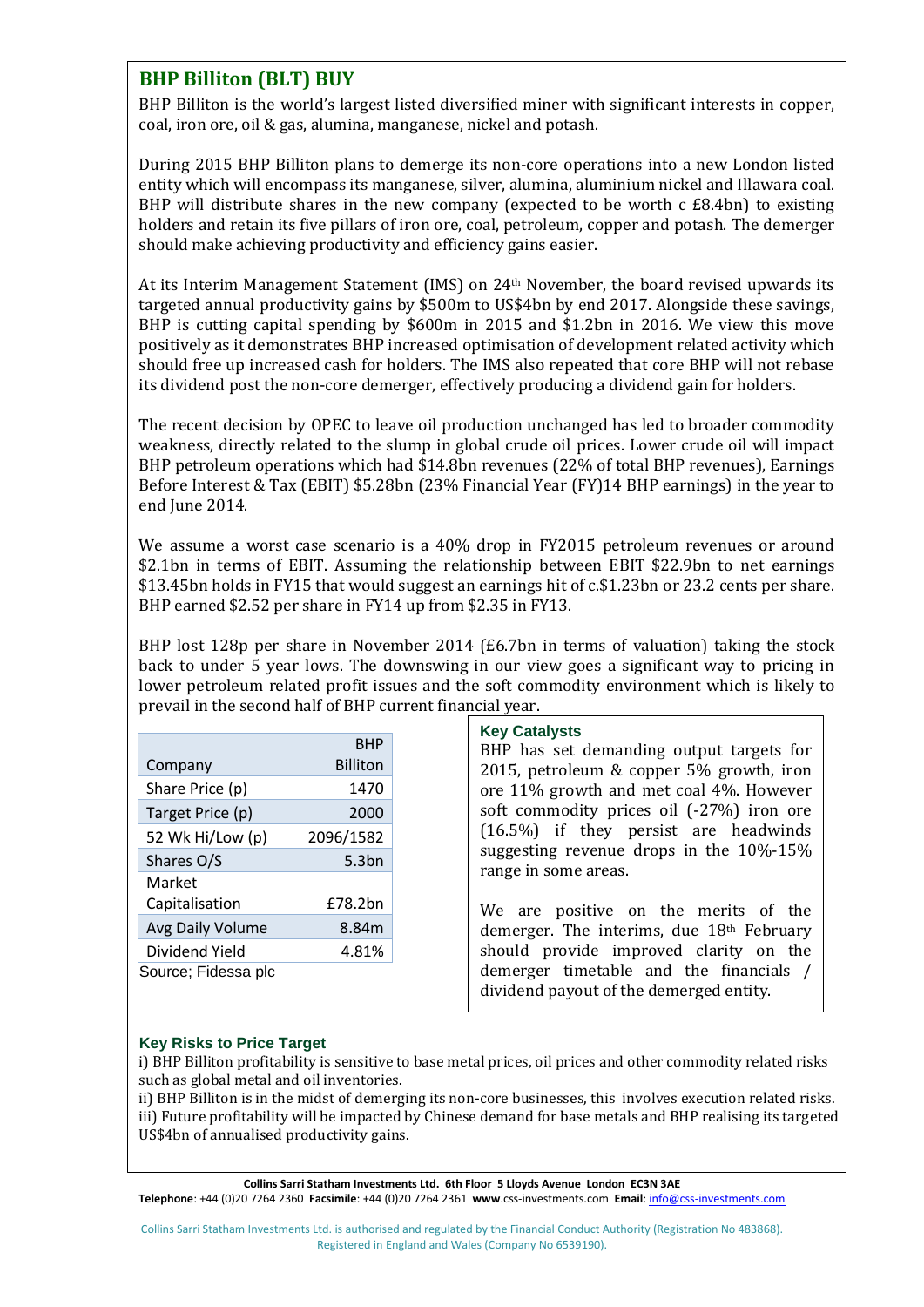## **JIMMY CHOO (CHOO) BUY**

Jimmy Choo is a modern high end fashion brand focusing on glamorous shoes and a range of accessory items including sunglasses, eyewear, fragrance and leather accessories. The brand has a wide global recognition and is sold via a growing global distribution network (120 directly operated stores - DOS) alongside a high quality network of wholesale distributors. Jimmy Choo is in the midst of a China/ SE Asia expansion, following an IPO offer of 100.9m shares at 140p on 17th October 2014.

| Company             | J Choo   |
|---------------------|----------|
| Share Price(p)      | 171      |
| Target Price(p)     | 225      |
| 52 Wk Hi/Low (p)    | 173/140  |
| Shares O/S          | 389.74m  |
| Market              |          |
| Capitalisation      | £666.45m |
| Avg Daily Volume    | 229k     |
| Dividend Yield      | 0%       |
| Source; Fidessa plc |          |

### **Key Catalysts**

We are awaiting updates on the expansion of DOS in greater China, and Russia and potential franchise buybacks in the Middle East, South Korea, Singapore and Malaysia.

Post IPO (140p at the lowest point of the range) we are expecting an update shortly after Christmas. The company has advised it is now organising its corporate calendar.

### **Key Risks to Price Target**

i) Jimmy Choo success depends on its ability to anticipate and respond promptly to consumer demands, there are significant inventory related risks.

ii) Jimmy Choo faces competitive pressures in the luxury shoe market. Its main competition comprises very large luxury brand companies.

iii) Jimmy Choo is exposed to changes in foreign exchange rates, its reporting currency is sterling but it has a high proportion of sales in overseas territories.

### **FIDELITY CHINA SPECIAL SITUATIONS PLC (FCSS) BUY**

Fidelity China Special Situations (a UK listed investment trust) invests in a manager selected portfolio of Chinese equities. Its recent outperformance (total return 14.3% to end September) against an index return of 10.1% was attributed to large gains in AliBaba and BitAuto. Fidelity China does use modest gearing of 20.6% to augment exposure to mainly e-commerce and securities companies. The manager has increased exposure to insurance companies due to low insurance penetration in China and selective property companies which he thinks are undervalued.

|                     | <b>Fidelity China</b> |
|---------------------|-----------------------|
| Company             | <b>Special Sit</b>    |
| Share Price(p)      | 129                   |
| Target Price(p)     | 160                   |
| 52 Wk Hi/Low (p)    | 129/97                |
| Shares O/S          | 571.2m                |
| Market              |                       |
| Capitalisation      | £736m                 |
| Avg Daily Volume    | 1.52m                 |
| Dividend Yield      | 0.89%                 |
| Source; Fidessa plc |                       |

### **Key Catalysts**

The IPO of Alibaba at over \$220bn was more than 4x the FCSS pre-IPO investment at \$48bn 24 months ago. We await developments on further reductions in the FCSS Alibaba stake.

The board remain confident that property risks have been exaggerated and that current valuations for property companies are too low. The expectation is for an earnings increase of 20% in the coming year which should drive portfolio gains over FY15.

### **Key Risks to Price Target**

i) Current 12.3% discount to net assets can vary significantly.

ii) Sensitive to key staff and confidence in the manager's strategy for the investment fund.

iii) Movements in foreign exchange rates specifically between sterling and the Yuan will impact the net assets and performance of the fund.

**Collins Sarri Statham Investments Ltd. 6th Floor 5 Lloyds Avenue London EC3N 3AE**

**Telephone**: +44 (0)20 7264 2360 **Facsimile**: +44 (0)20 7264 2361 **www**.css-investments.com **Email**[: info@css-investments.com](mailto:info@css-investments.com)

Collins Sarri Statham Investments Ltd. is authorised and regulated by the Financial Conduct Authority (Registration No 483868). Registered in England and Wales (Company No 6539190).